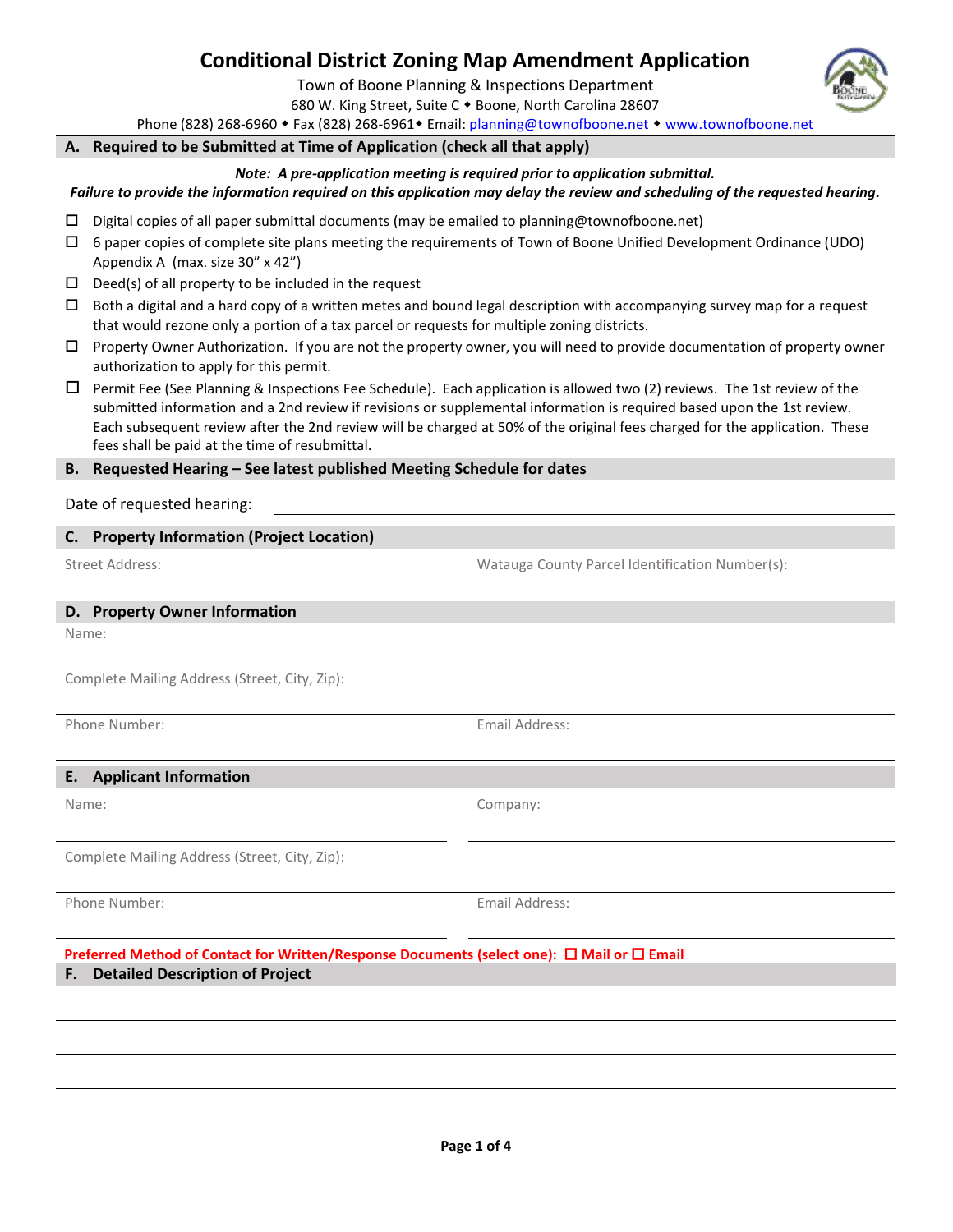# **G. Project Cost**

Project Cost:

| \$                                                                                                        |                                                                                                     |                                                                                                                      |                                                                                                                                                                                                                               |  |  |
|-----------------------------------------------------------------------------------------------------------|-----------------------------------------------------------------------------------------------------|----------------------------------------------------------------------------------------------------------------------|-------------------------------------------------------------------------------------------------------------------------------------------------------------------------------------------------------------------------------|--|--|
|                                                                                                           | H. Development Information                                                                          |                                                                                                                      |                                                                                                                                                                                                                               |  |  |
|                                                                                                           | Is the development subject to a previous Special Use Permit? $\Box$ Yes $\Box$ No $\Box$ Unknown    |                                                                                                                      |                                                                                                                                                                                                                               |  |  |
|                                                                                                           | If yes, please describe:                                                                            | <u> 1980 - Johann Barn, mars ar breithinn ar chuid ann an t-Alban ann an t-Alban ann an t-Alban ann an t-Alban a</u> |                                                                                                                                                                                                                               |  |  |
|                                                                                                           | Are there any other variances granted that impact the property? $\Box$ Yes $\Box$ No $\Box$ Unknown |                                                                                                                      |                                                                                                                                                                                                                               |  |  |
|                                                                                                           | If yes, please describe:                                                                            |                                                                                                                      |                                                                                                                                                                                                                               |  |  |
|                                                                                                           | Are there any other variances requested with this development? $\square$ Yes $\square$ No           |                                                                                                                      |                                                                                                                                                                                                                               |  |  |
|                                                                                                           | If yes, please describe:                                                                            |                                                                                                                      |                                                                                                                                                                                                                               |  |  |
| <b>District/Use Information</b><br>L.<br><b>Existing Zoning District:</b><br>Proposed Zoning District(s): |                                                                                                     |                                                                                                                      |                                                                                                                                                                                                                               |  |  |
|                                                                                                           |                                                                                                     |                                                                                                                      |                                                                                                                                                                                                                               |  |  |
| Existing Land Use(s):                                                                                     |                                                                                                     |                                                                                                                      | Proposed Land Use(s) (Specific Use # from UDO Section 15.07 Required):                                                                                                                                                        |  |  |
|                                                                                                           | J. Site Information (include information for additional buildings on a separate sheet)              |                                                                                                                      |                                                                                                                                                                                                                               |  |  |
|                                                                                                           | <b>Building Footprint Square Footage:</b>                                                           | Current:                                                                                                             | Proposed: _______________                                                                                                                                                                                                     |  |  |
| Total Building Square Footage (all floors):                                                               |                                                                                                     | Current: <u>_____________________</u>                                                                                | Proposed:                                                                                                                                                                                                                     |  |  |
| Number of Stories                                                                                         |                                                                                                     | Current:                                                                                                             | Proposed:                                                                                                                                                                                                                     |  |  |
| <b>Building Height:</b>                                                                                   |                                                                                                     | Current:                                                                                                             | Proposed: The contract of the contract of the contract of the contract of the contract of the contract of the contract of the contract of the contract of the contract of the contract of the contract of the contract of the |  |  |
| Number of Units:                                                                                          |                                                                                                     | Current:                                                                                                             | Proposed:                                                                                                                                                                                                                     |  |  |
| Number of Bedrooms:                                                                                       |                                                                                                     | Current:                                                                                                             | Proposed:                                                                                                                                                                                                                     |  |  |
|                                                                                                           | K. Environmental Information                                                                        |                                                                                                                      |                                                                                                                                                                                                                               |  |  |
| Total Land Area:                                                                                          |                                                                                                     | $\Box$ Sq. Feet or $\Box$ Acres                                                                                      |                                                                                                                                                                                                                               |  |  |
| $\Box$ Sq. Feet or $\Box$ Acres<br>Disturbed Area:                                                        |                                                                                                     |                                                                                                                      |                                                                                                                                                                                                                               |  |  |
| Viewshed:                                                                                                 | Is development occurring within the Viewshed Protection District?<br>□ Yes □ No □ Unknown           |                                                                                                                      |                                                                                                                                                                                                                               |  |  |
|                                                                                                           | Is development occurring on slopes in excess of 30%?<br>$\Box$ Yes $\Box$ No $\Box$ Unknown         |                                                                                                                      |                                                                                                                                                                                                                               |  |  |
| Slope:                                                                                                    | Is development occurring on slopes in excess of 50%?<br>$\Box$ Yes $\Box$ No $\Box$ Unknown         |                                                                                                                      |                                                                                                                                                                                                                               |  |  |
| Watershed:                                                                                                | Is the property located within a designated Water Supply Watershed Area?                            |                                                                                                                      | $\Box$ Yes $\Box$ No $\Box$ Unknown                                                                                                                                                                                           |  |  |
|                                                                                                           |                                                                                                     | If yes, please select: $\Box$ WS-II-CA<br>$\n  W$ S-IV-PA                                                            | $\n  W - W - CA\n$                                                                                                                                                                                                            |  |  |
| Stream/River:                                                                                             | Is there a stream or river on or near the property? $\Box$ Yes $\Box$ No                            |                                                                                                                      |                                                                                                                                                                                                                               |  |  |
| SFHA:                                                                                                     | Is the property located within the Special Flood Hazard Area?                                       |                                                                                                                      | $\Box$ Yes $\Box$ No $\Box$ Unknown                                                                                                                                                                                           |  |  |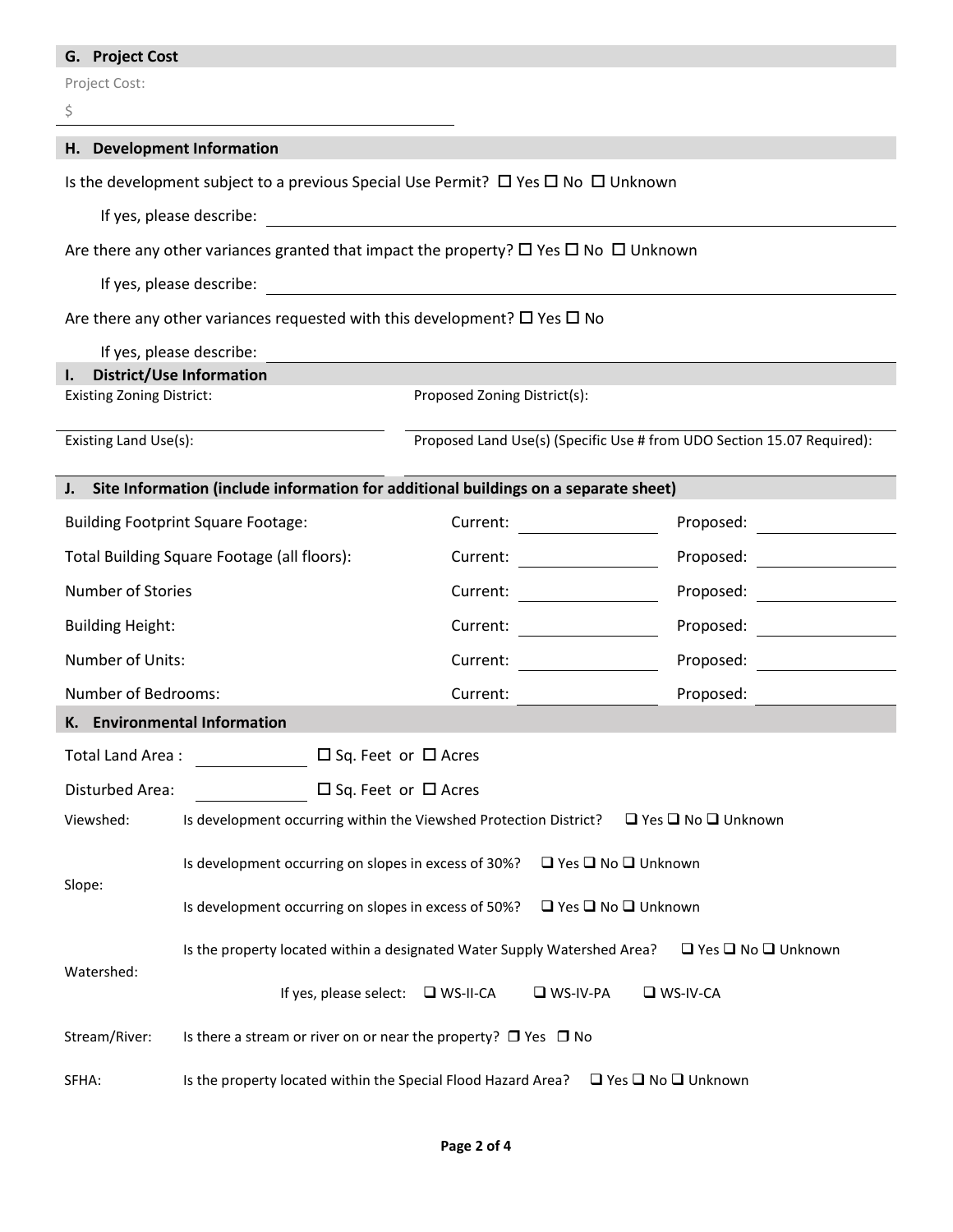| Impervious<br>Area: | What is the existing impervious area in the development?<br>What is the proposed impervious area in the development? |                        |                |               | $\Box$ sq. feet $\Box$ acres<br>$\Box$ sq. feet $\Box$ acres |  |  |
|---------------------|----------------------------------------------------------------------------------------------------------------------|------------------------|----------------|---------------|--------------------------------------------------------------|--|--|
| L.                  | <b>Design Professional Information</b>                                                                               |                        |                |               |                                                              |  |  |
| Designer is an:     | $\Box$ Architect                                                                                                     | $\Box$ <i>Engineer</i> | □Owner         | $\Box$ Other: |                                                              |  |  |
| Name:               |                                                                                                                      |                        | Company:       |               |                                                              |  |  |
|                     |                                                                                                                      |                        |                |               |                                                              |  |  |
|                     | Complete Mailing Address (Street, City, Zip):                                                                        |                        |                |               |                                                              |  |  |
| Phone Number:       |                                                                                                                      |                        | Email Address: |               |                                                              |  |  |

*Additional Designer Information: If additional designers are involved beyond the 1 listed, please provide additional info on a separate sheet.*

### **M. Brownfields Agreement Notification**

- 1. Does the applicant have or is the applicant planning to enter into a Brownfields Agreement with the NC Brownfields Program?  $\Box$  Yes  $\Box$  No (If yes, please answer question #2 below.)
- 2. Anticipated date for the first year of partial exclusion of property taxes:

### **N. Applicant Signature and Property Owner Authorization**

I hereby certify that I am authorized to submit this application; that all information is correct and complete; and all work will comply with all applicable State and local laws, ordinances, and regulations. I will ensure that the Planning and Inspections Department is notified of any changes in the approved plans and specifications for the project permitted herein.

**Applicant (Print) Applicant (Signature) Date**

**Property Owner (Print) Property Owner (Signature) Date**